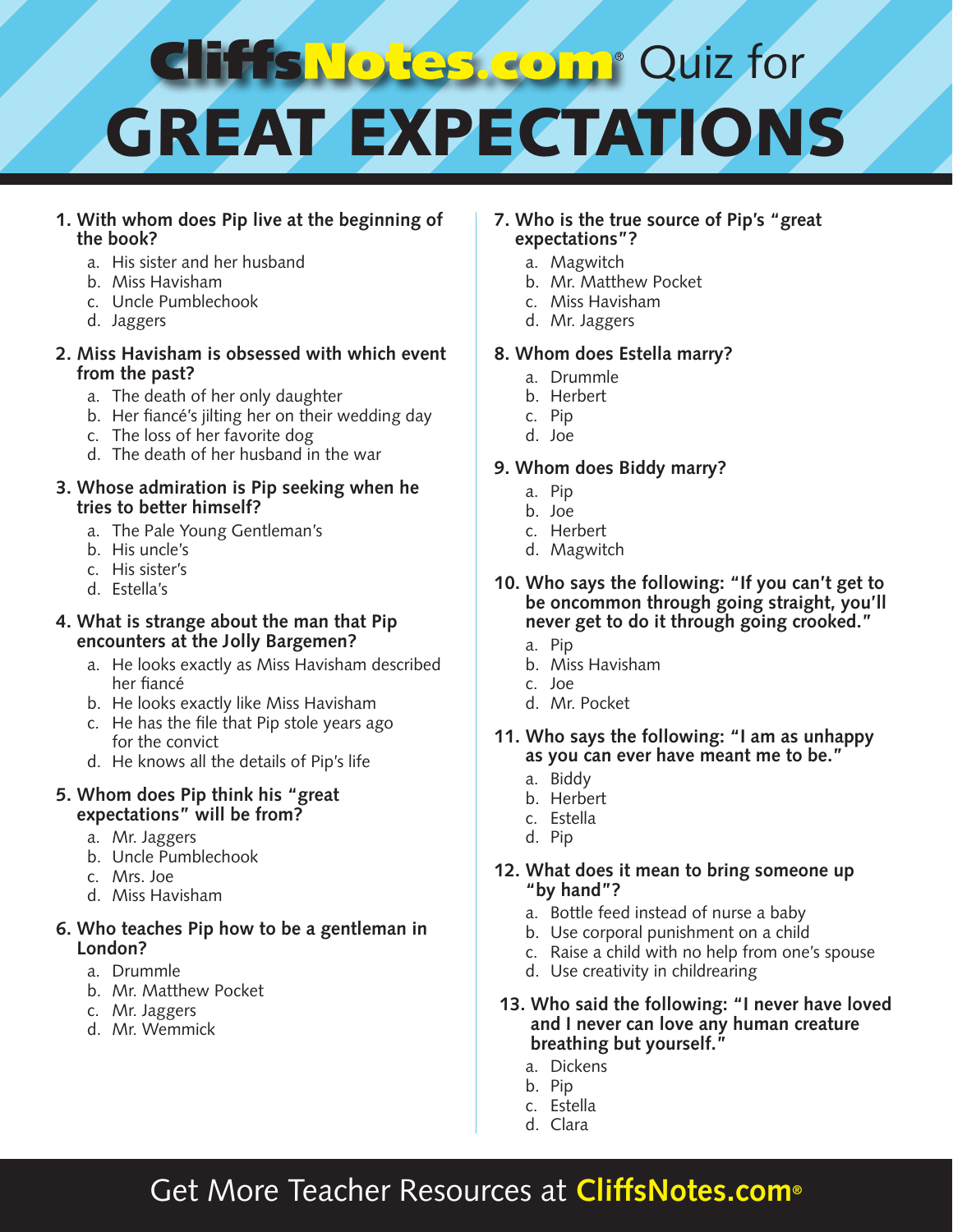## **Resident** Quiz for **HTSNO** GREAT EXPECTATIONS

#### **14. What are the two conditions for Pip's expectations?**

- a. Work as a coachman for 4 years and never talk down to anyone
- b. Marry Mrs. Joe's daughter and buy her a cottage
- c. Keep the name "Pip" and not ask who his benefactor is
- d. Hide his identity and secretly provide for Clara

#### **15. During what timeframe did England experience the industrial revolution?**

- a. Late eighteenth century
- b. Early sixteenth century
- c. Early nineteenth century
- d. Mid twentieth century
- **16. In Dickens' time, children as young as five or six were forced to work thirteen to sixteen hours a day for paltry wages and barely any food.**
	- a. True
	- b. False
- **17. Who says: "Be grateful, boy, to them which brought you up by hand."**
	- a. Pip
	- b. Mrs. Joe
	- c. Pumblechook
	- d. Miss Havisham

#### **18. What does Pip admit to Joe?**

- a. That he is much younger than he originally had led Joe to believe
- b. That he is secretly in love with Miss Havisham
- c. That he doesn't have money to pay for his bread
- d. That he lied when describing Miss Havisham's house
- **19. Who says the following: "Should I fling myself away upon the man who would the soonest feel that I took nothing to him?"**
	- a. Miss Havisham
	- b. Pip
	- c. Estella
	- d. Clara

#### **20. Double Gloucester is**

- a. A thick, creamy cheese that is twice as large and old as regular Gloucester
- b. A city in Scotland
- c. A carriage drawn by two large horses
- d. A pair of reading spectacles

#### **21. What is a "swab?"**

- a. A washcloth
- b. A lowly seaman
- c. A big mop
- d. A bandage

#### **22. From what does Pip rescue Miss Havisham?**

- a. Loneliness
- b. Flames
- c. A robber
- d. The sea

#### **23. Going "over the broomstick" means to**

- a. Have a folk marriage ceremony (with no real legal status)
- b. Drink so much that one becomes unconscious
- c. Lose one's sanity
- d. Tell far-fetched stories

#### **24. Who is Estella's biological father?**

- a. Arthur
- b. Herbert
- c. John Wemmick
- d. Magwitch

#### **25. At the end of the story, Miss Havisham hands Pip a notepad and pencil. What does she want him to write on the pad?**

- a. "I love her."
- b. "Remember me always."
- c. "Tell me the truth."
- d. "I forgive her."

## Get More Teacher Resources at **CliffsNotes.com®**